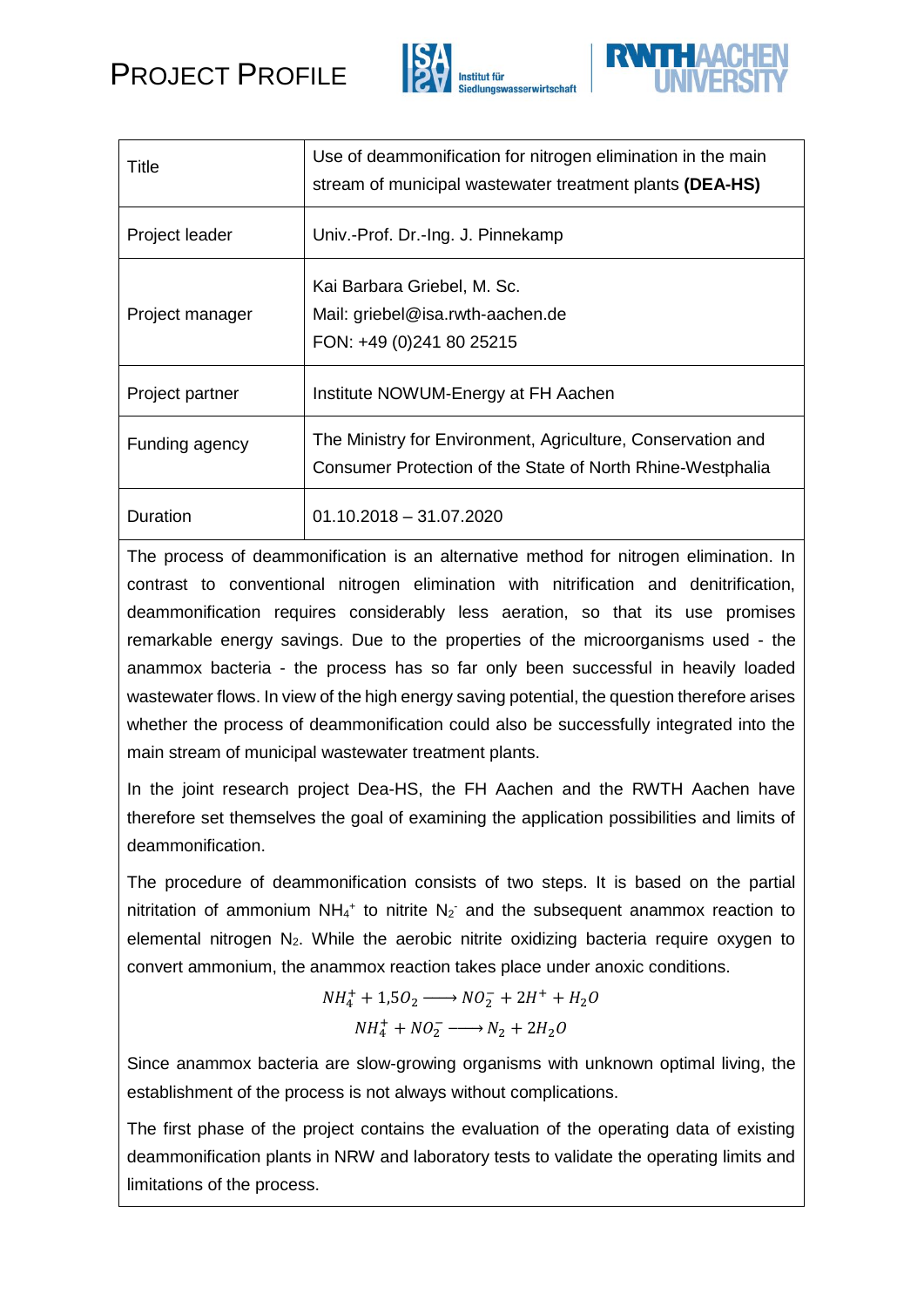## PROJECT PROFILE





In the first step, we collect and evaluate the operating data of working plants, which are expected to have a stable deammonification operation. Here we consider different process designs in process water and landfill leachate treatment and collect the experience of the plant operators. In particular, the observation covers the influence of process parameters and control settings on operational stability.

In the second step, selected sludges from the previously examined plants are fed into a laboratory plant and the parameters influencing the process are investigated. In this context, we examine the inhibitory effects of various substances and the effects of a modified sludge composition.

The Institute NOWUM-Energy of the FH Aachen as applicant and its project partner, the Institute for Environmental Engineering of the RWTH Aachen University hope to be able to use the results of the investigation to enable a stable transfer of the deammonification process into the main stream of municipal wastewater treatment plants in a second project phase.